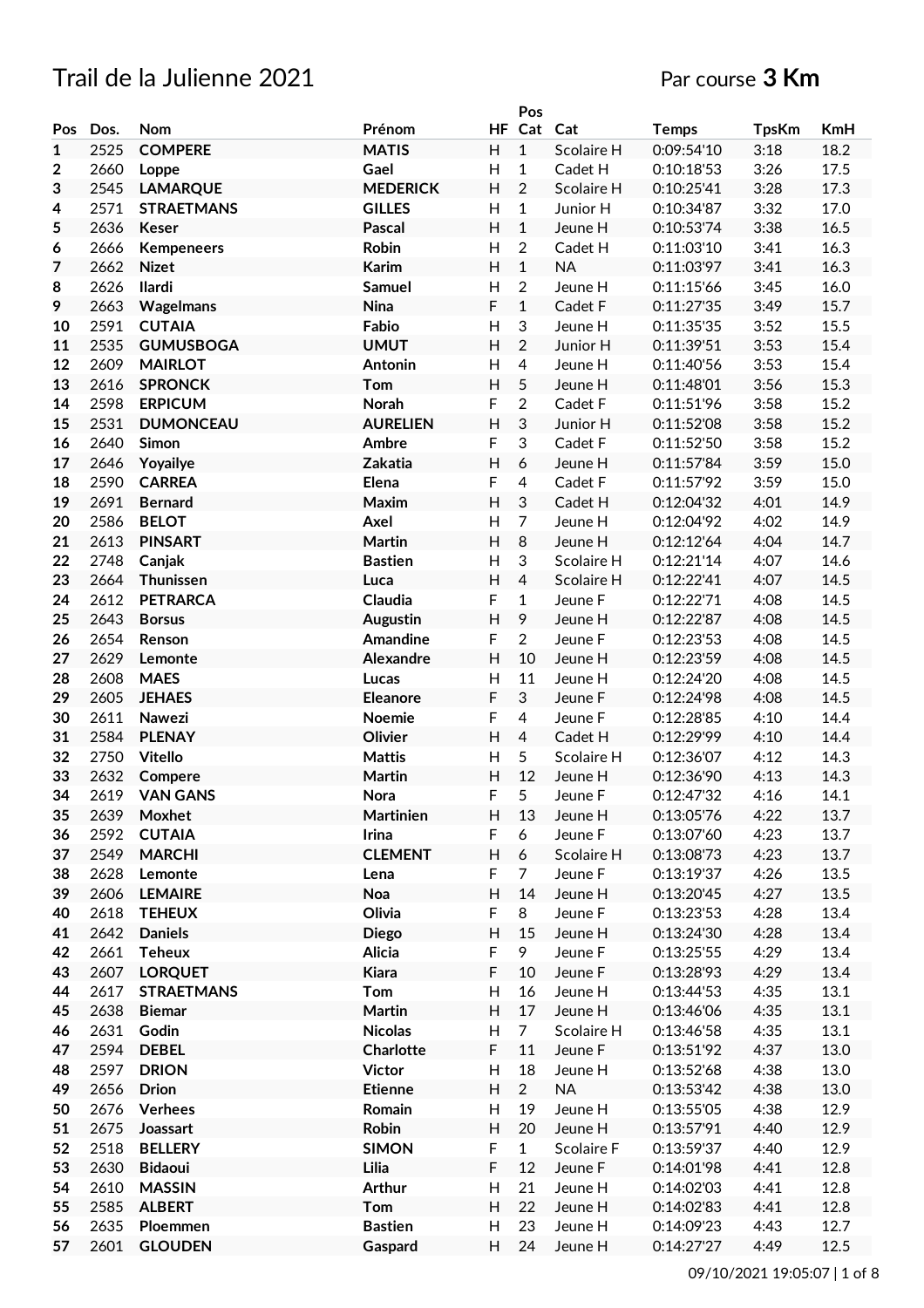|     |          |                    |                 |                         | Pos            |                      |              |              |          |
|-----|----------|--------------------|-----------------|-------------------------|----------------|----------------------|--------------|--------------|----------|
| Pos | Dos.     | Nom                | Prénom          | HF                      | Cat            | Cat                  | <b>Temps</b> | <b>TpsKm</b> | KmH      |
| 58  | 2516     | <b>BARS</b>        | <b>UGUR</b>     | H                       | 3              | <b>NA</b>            | 0:14:29'13   | 4:50         | 12.4     |
| 59  | 2595     | <b>DI GIUSEPPE</b> | Hugo            | H                       | 25             | Jeune H              | 0:14:29'90   | 4:50         | 12.4     |
| 60  | 2602     | <b>GLOUDEN</b>     | <b>Thomas</b>   | H                       | $\overline{4}$ | <b>NA</b>            | 0:14:30'26   | 4:50         | 12.4     |
| 61  | 2648     | Dorthu             | Nathan          | H                       | 26             | Jeune H              | 0:14:30'54   | 4:50         | 12.4     |
| 62  | 2513     | <b>ANTOINE</b>     | <b>MATIAS</b>   | Н                       | 8              | Scolaire H           | 0:14:31'74   | 4:50         | 12.4     |
| 63  | 2641     | Olivier            | Maelle          | F                       | 13             | Jeune F              | 0:14:33'80   | 4:51         | 12.4     |
| 64  | 2600     | <b>Francois</b>    | Zoe             | F                       | 14             | Jeune F              | 0:14:42'25   | 4:54         | 12.2     |
| 65  | 2677     | <b>Muller</b>      | Efe             | H                       | 5              | Cadet H              | 0:14:43'28   | 4:55         | 12.2     |
| 66  | 2509     | <b>TROKART</b>     | <b>ELSA</b>     | F                       | 5              | Cadet F              | 0:14:49'28   | 4:56         | 12.1     |
| 67  | 2588     | <b>BROERS</b>      | Eleonore        | H                       | 27             | Jeune H              | 0:14:53'72   | 4:58         | 12.1     |
| 68  | 2657     | Schrouff           | Louis           | $\mathsf{H}$            | 28             | Jeune H              | 0:14:54'10   | 4:58         | 12.1     |
| 69  | 2614     | <b>PIRAUX</b>      | Lyna            | F                       | 15             | Jeune F              | 0:15:00'60   | 5:00         | 12.0     |
| 70  | 2747     | Vanpuyvelpe        | Loic            | $\overline{\mathsf{H}}$ | 9              | Scolaire H           | 0:15:13'96   | 5:05         | 11.8     |
| 71  | 2622     | <b>JAMAIGNE</b>    | <b>LOUIS</b>    | F                       | 6              | Cadet F              | 0:15:15'78   | 5:05         | 11.8     |
| 72  | 2647     | Van Daele          | Clara           | F                       | 16             | Jeune F              | 0:15:19'46   | 5:07         | 11.7     |
| 73  | 2658     | <b>Schrouff</b>    | Lisa            | F                       | 17             | Jeune F              | 0:15:20'75   | 5:07         | 11.7     |
| 74  | 2651     | <b>Defawes</b>     | Hugo            | $\mathsf{H}$            | 29             |                      | 0:15:21'38   | 5:07         | 11.7     |
| 75  | 2649     | <b>Defawes</b>     |                 | H                       | 5 <sup>5</sup> | Jeune H<br><b>NA</b> |              | 5:07         | 11.7     |
|     |          |                    | Cedric          |                         |                |                      | 0:15:21'62   |              |          |
| 76  | 2604     | <b>GRAILLET</b>    | Lucas           | H                       | 30             | Jeune H              | 0:15:22'89   | 5:08         | 11.7     |
| 77  | 2633     | Malagnini          | Pierre          | H                       | 31             | Jeune H              | 0:15:26'44   | 5:09         | 11.7     |
| 78  | 2572     | <b>TANCREDI</b>    | <b>ALEX</b>     | $\mathsf{H}$            | $\overline{4}$ | Junior H             | 0:15:30'46   | 5:10         | 11.6     |
| 79  | 2668     | Lacroix            | Aymerick        | H                       | 5              | Junior H             | 0:15:30'81   | 5:10         | 11.6     |
| 80  | 2679     | Emo                | <b>Titouan</b>  | H                       | 6              | Cadet H              | 0:15:31'41   | 5:10         | 11.6     |
| 81  | 2689     | <b>Hendrick</b>    | Lenny           | H                       | 10             | Scolaire H           | 0:15:31'65   | 5:11         | 11.6     |
| 82  | 2589     | <b>CANALE</b>      | Clara           | F                       | 18             | Jeune F              | 0:15:38'28   | 5:13         | 11.5     |
| 83  | 2587     | <b>BRENEZ</b>      | <b>Victor</b>   | H                       | 32             | Jeune H              | 0:15:41'35   | 5:14         | 11.5     |
| 84  | 2669     | Douven             | Sam             | Н                       | 33             | Jeune H              | 0:15:44'77   | 5:15         | 11.4     |
| 85  | 2644     | Quoibion           | Sophie          | F                       | 19             | Jeune F              | 0:15:46'28   | 5:16         | 11.4     |
| 86  | 2670     | Douven             | Lou             | F                       | 20             | Jeune F              | 0:15:58'71   | 5:20         | 11.3     |
| 87  | 2694     | Heusschen          | <b>Celeste</b>  | F                       | 6              | <b>NA</b>            | 0:16:03'68   | 5:21         | 11.2     |
| 88  | 2530     | <b>DODEMONT</b>    | <b>LIONEL</b>   | $\mathsf{H}$            | 11             | Scolaire H           | 0:16:04'12   | 5:22         | 11.2     |
| 89  | 2569     | <b>SMEETS</b>      | <b>ROMANE</b>   | F                       | $\overline{2}$ | Scolaire F           | 0:16:05'80   | 5:22         | 11.2     |
| 90  | 2542     | <b>KOJCIN</b>      | <b>BELMIN</b>   | H                       | 12             | Scolaire H           | 0:16:06'02   | 5:22         | 11.2     |
| 91  | 2561     | <b>PIRCAK</b>      | <b>TAMARA</b>   | F                       | $\overline{7}$ | Cadet F              | 0:16:15'94   | 5:25         | 11.1     |
| 92  | 2528     | <b>DERIBREUX</b>   | <b>GAETAN</b>   | H                       | 13             | Scolaire H           | 0:16:24'12   | 5:28         | 11.0     |
| 93  | 2543     | <b>KUPPENS</b>     | <b>EMMA</b>     | F                       | 3              | Scolaire F           | 0:16:28'70   | 5:29         | 10.9     |
| 94  | 2593     | <b>DARCIS</b>      | <b>Juliette</b> | F                       | $\overline{7}$ | <b>NA</b>            | 0:16:31'58   | 5:31         | 10.9     |
| 95  | 2596     | <b>DOSSIN</b>      | <b>Thierry</b>  | H                       | 8              | <b>NA</b>            | 0:16:32'56   | 5:31         | 10.9     |
| 96  | 2645     | Yoyaiche           | Malika          | F                       | 21             | Jeune F              | 0:17:09'76   | 5:43         | 10.5     |
| 97  | 2583     | <b>PEREZ</b>       | Maoro           | H                       | $\overline{7}$ | Cadet H              | 0:17:10'16   | 5:43         | 10.5     |
| 98  | 2580     | <b>BARNICH</b>     | Gabriel         | Н                       | 8              | Cadet H              | 0:17:11'18   | 5:44         | $10.5\,$ |
| 99  | 2579     | <b>WECHZELER</b>   | <b>QUENTIN</b>  | Н                       | 9              | Cadet H              | 0:17:21'69   | 5:47         | 10.4     |
| 100 | 2624     | <b>OZER</b>        | <b>DAVID</b>    | Н                       | 14             | Scolaire H           | 0:17:21'77   | 5:47         | 10.4     |
|     | 101 2541 | <b>KAANEN</b>      | <b>DYLAN</b>    | H                       | 6              | Junior H             | 0:17:24'57   | 5:48         | 10.3     |
|     | 102 2540 | <b>JANSEN</b>      | <b>EVA</b>      | F                       | 4              | Scolaire F           | 0:17:35'79   | 5:52         | 10.2     |
|     | 103 2599 | <b>FORTEMPS</b>    | <b>Nell</b>     | H                       | 34             | Jeune H              | 0:17:40'14   | 5:53         | 10.2     |
|     | 104 2671 | <b>Bricteux</b>    | Sasha           | F                       | 8              | Cadet F              | 0:17:46'00   | 5:55         | 10.1     |
|     | 105 2570 | <b>STASSIN</b>     | <b>KLOE</b>     | F                       | $\mathbf{1}$   | Junior F             | 0:17:53'22   | 5:58         | 10.1     |
|     | 106 2574 | <b>TRICHARD</b>    | <b>ROMAIN</b>   | Н                       | $\overline{7}$ | Junior H             | 0:17:53'81   | 5:58         | 10.1     |
|     | 107 2512 | <b>ANTEN</b>       | LEA             | F                       | $\overline{2}$ | Junior F             | 0:17:58'65   | 5:59         | 10.0     |
| 108 | 2581     | <b>MORVANT</b>     | <b>Nora</b>     | F                       | 9              | Cadet F              | 0:18:00'20   | 6:00         | 10.0     |
|     | 109 2667 | Mordant            | Noemie          | F                       | 9              | <b>NA</b>            | 0:18:03'84   | 6:01         | 10.0     |
|     | 110 2692 | Lafaurie           | <b>Tristan</b>  | Н                       | 15             | Scolaire H           | 0:18:17'36   | 6:06         | 9.8      |
|     | 111 2568 |                    |                 | F                       | 5 <sup>5</sup> |                      |              |              |          |
|     |          | <b>RUBES</b>       | <b>TAISSIA</b>  |                         |                | Scolaire F           | 0:18:39'76   | 6:13         | 9.6      |
|     | 112 2688 | <b>Kus</b>         | Medine          | F                       | 10             | Cadet F              | 0:18:41'13   | 6:14         | 9.6      |
|     | 113 2695 | <b>Abis</b>        | Manon           | F                       | 10             | <b>NA</b>            | 0:18:42'06   | 6:14         | 9.6      |
|     | 114 2678 | Grosjean           | Lore            | F                       | 6              | Scolaire F           | 0:18:43'28   | 6:14         | 9.6      |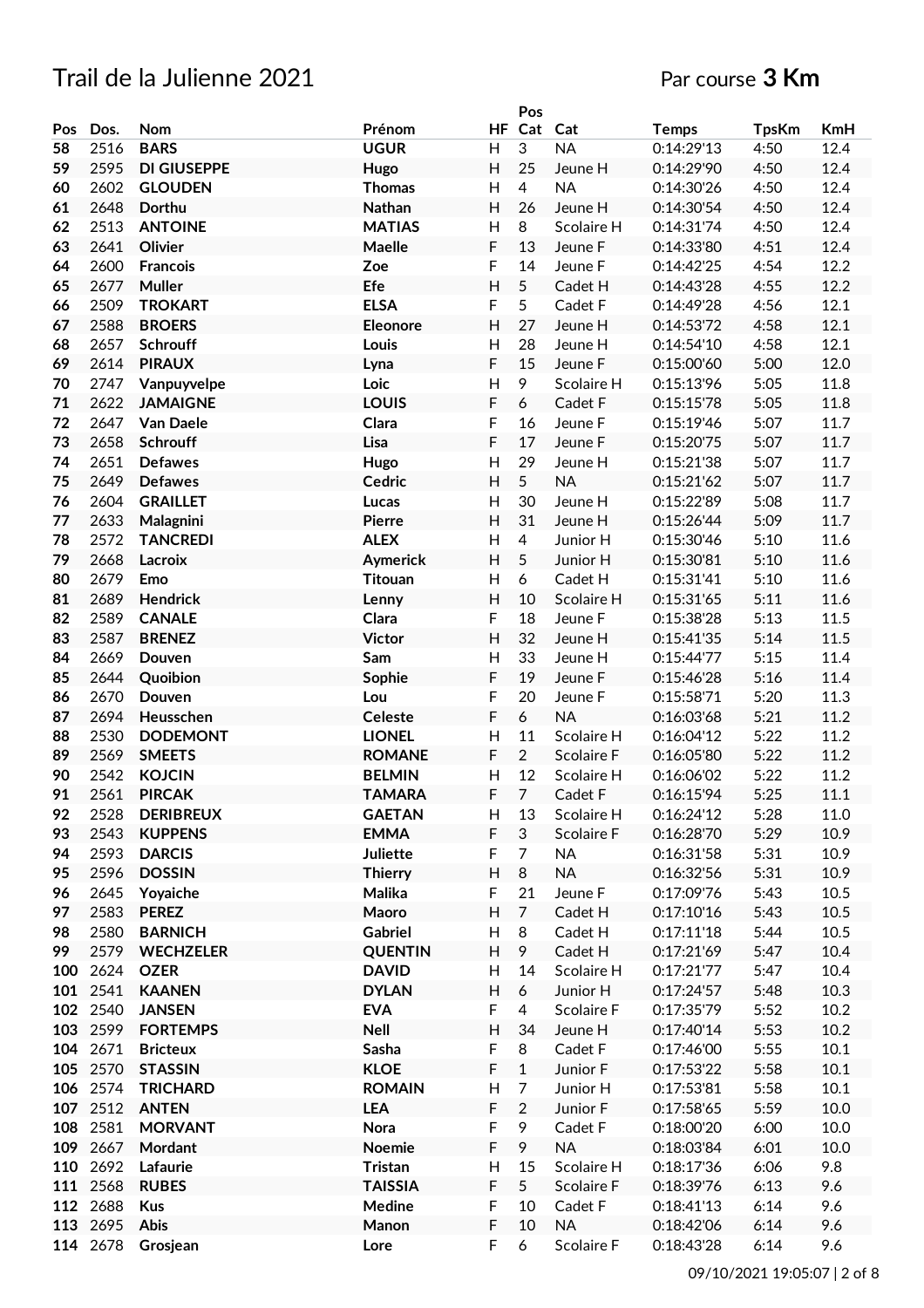|     |          |                           |                  |                           | Pos            |            |              |              |     |
|-----|----------|---------------------------|------------------|---------------------------|----------------|------------|--------------|--------------|-----|
| Pos | Dos.     | <b>Nom</b>                | Prénom           |                           | HF Cat         | Cat        | <b>Temps</b> | <b>TpsKm</b> | KmH |
| 115 | 2680     | <b>Fontaine</b>           | Lea              | $\mathsf F$               | 11             | Cadet F    | 0:18:43'75   | 6:14         | 9.6 |
| 116 | 2503     | <b>HOCHSTENBACH</b>       | <b>LORIS</b>     | H                         | 10             | Cadet H    | 0:18:58'09   | 6:19         | 9.5 |
| 117 | 2693     | <b>Bodet</b>              | <b>Nolan</b>     | H                         | 11             | Cadet H    | 0:19:01'15   | 6:20         | 9.5 |
| 118 | 2527     | <b>DEDEE</b>              | <b>HUGO</b>      | H                         | 16             | Scolaire H | 0:19:12'04   | 6:24         | 9.4 |
| 119 | 2508     | <b>SLUYSMANS</b>          | <b>DAMIEN</b>    | H                         | 12             | Cadet H    | 0:19:23'76   | 6:28         | 9.3 |
| 120 | 2745     | <b>Keyeux</b>             | Romane           | F                         | $\overline{7}$ | Scolaire F | 0:19:28'12   | 6:29         | 9.2 |
| 121 | 2529     | <b>DIRIX</b>              | <b>MAELYS</b>    | F                         | 8              | Scolaire F | 0:19:38'58   | 6:33         | 9.2 |
| 122 | 2672     | Lenglois                  | Marie            | F                         | 12             | Cadet F    | 0:19:46'17   | 6:35         | 9.1 |
| 123 | 2652     |                           | Gabriel          | H                         | 35             |            | 0:19:54'48   | 6:38         | 9.0 |
|     |          | <b>Bodeux</b>             |                  |                           |                | Jeune H    |              |              |     |
| 124 | 2682     | Durkaya                   | Beyzanur         | F<br>F                    | 13             | Cadet F    | 0:19:55'00   | 6:38         | 9.0 |
| 125 | 2653     | Macchione                 | Laura            |                           | 11             | <b>NA</b>  | 0:19:59'42   | 6:40         | 9.0 |
| 126 | 2687     | <b>Dabeye</b>             | <b>Florine</b>   | F                         | 14             | Cadet F    | 0:20:02'25   | 6:41         | 9.0 |
| 127 | 2749     | Cataldo                   | Gioacchino       | $\mathsf{H}$              | 17             | Scolaire H | 0:20:07'56   | 6:43         | 8.9 |
| 128 | 2566     | <b>RENDERS</b>            | <b>LUCIE</b>     | F                         | 9              | Scolaire F | 0:20:08'78   | 6:43         | 8.9 |
| 129 | 2621     | <b>GILON</b>              | <b>NOELIA</b>    | F                         | 15             | Cadet F    | 0:20:12'57   | 6:44         | 8.9 |
| 130 | 2690     | <b>Delgutte</b>           | Romane           | F                         | 16             | Cadet F    | 0:20:12'73   | 6:44         | 8.9 |
| 131 | 2501     | <b>ALVAREZ</b>            | <b>LALY</b>      | F                         | 17             | Cadet F    | 0:20:16'04   | 6:46         | 8.9 |
| 132 | 2507     | <b>SCHOUTENDE</b>         | <b>MANON</b>     | F                         | 18             | Cadet F    | 0:20:16'88   | 6:46         | 8.9 |
| 133 | 2502     | <b>HANSON</b>             | <b>EVA</b>       | F                         | 19             | Cadet F    | 0:20:17'79   | 6:46         | 8.9 |
| 134 | 2623     | <b>JOLLY</b>              | <b>TIFFANY</b>   | F                         | 10             | Scolaire F | 0:20:26'19   | 6:49         | 8.8 |
| 135 | 2546     | <b>LEMMELYN</b>           | <b>MICHAELLE</b> | F                         | 11             | Scolaire F | 0:20:28'44   | 6:49         | 8.8 |
| 136 | 2659     | Jacobs                    | <b>Gabrielle</b> | F                         | 22             | Jeune F    | 0:20:28'94   | 6:50         | 8.8 |
| 137 | 2521     | <b>BRAHIMI</b>            | <b>CHEMS</b>     | H                         | 18             | Scolaire H | 0:20:30'71   | 6:50         | 8.8 |
| 138 | 2573     | <b>THEWISSEN</b>          | <b>MARIE</b>     | F                         | 12             | Scolaire F | 0:20:31'84   | 6:50         | 8.8 |
| 139 | 2547     | <b>LONGLE</b>             | <b>SARAH</b>     | F                         | 13             | Scolaire F | 0:20:36'09   | 6:52         | 8.7 |
| 140 | 2538     | <b>HUYNEN</b>             | <b>CHARLOTTE</b> | F                         | 3              | Junior F   | 0:20:36'42   | 6:52         | 8.7 |
| 141 | 2510     | <b>ABIS</b>               | <b>MARGAUX</b>   | F                         | $\overline{4}$ | Junior F   | 0:20:43'02   | 6:55         | 8.7 |
| 142 | 2559     | <b>PHILIPPART</b>         | <b>FELICIE</b>   | $\mathsf F$               | 14             | Scolaire F | 0:20:43'34   | 6:55         | 8.7 |
| 143 | 2565     | Regout                    | Ashley           | H                         | 13             | Cadet H    | 0:21:33'72   | 7:11         | 8.3 |
| 144 | 2511     | <b>ALMEDIA PAIS NUNES</b> | <b>SOFIA</b>     | F                         | 15             | Scolaire F | 0:21:33'88   | 7:11         | 8.3 |
| 145 | 2777     | Fortemps                  | <b>Nola</b>      | F                         | 23             | Jeune F    | 0:21:36'34   | 7:12         | 8.3 |
| 146 | 2686     | Conde                     | Ninagre          | F                         | 16             | Scolaire F | 0:21:46'91   | 7:16         | 8.3 |
| 147 | 2504     | <b>KIRKOVE</b>            | <b>NAOMI</b>     | F                         | 20             | Cadet F    | 0:21:53'89   | 7:18         | 8.2 |
| 148 | 2536     | <b>HELLINX</b>            | <b>BAPTISTE</b>  | H                         | 14             | Cadet H    | 0:22:12'22   | 7:24         | 8.1 |
|     | 149 2532 | <b>DURKAYA</b>            | <b>DUMIA</b>     | F                         | 5              | Junior F   | 0:22:16'55   | 7:26         | 8.1 |
|     | 150 2551 | <b>METENS</b>             | <b>OPHELIA</b>   | $\mathsf F$               | 21             | Cadet F    | 0:22:18'44   | 7:26         | 8.1 |
|     | 151 2563 | <b>PUFAIT</b>             | <b>ELEA</b>      | F                         | 22             | Cadet F    | 0:22:20'09   | 7:26         | 8.1 |
|     | 152 2522 | <b>CLOOS</b>              | <b>CHARLOTTE</b> | $\mathsf F$               | 17             | Scolaire F | 0:22:24'52   | 7:28         | 8.0 |
|     | 153 2506 | <b>LOLY</b>               | <b>LISA</b>      | F                         | 23             | Cadet F    | 0:22:35'73   | 7:32         | 8.0 |
|     | 154 2673 | <b>Grulois</b>            | <b>Thea</b>      | F                         | 24             | Cadet F    | 0:22:36'25   | 7:32         | 8.0 |
|     | 155 2681 | Collard                   | Clara            | F                         | 25             | Cadet F    | 0:23:10'42   | 7:43         | 7.8 |
|     | 156 2683 | <b>Schreurs</b>           | <b>Emelyne</b>   | F                         | 18             | Scolaire F | 0:23:10'87   | 7:44         | 7.8 |
|     | 157 2544 | <b>LACROIX</b>            | <b>AYMERICK</b>  | $\mathsf{H}%$             | 8              | Junior H   | 0:24:27'80   | 8:09         | 7.4 |
|     | 158 2744 |                           |                  | F                         | 19             | Scolaire F |              | 9:03         |     |
|     |          | Angelicchio               | Serena           | F                         |                |            | 0:27:08'24   |              | 6.6 |
| 159 | 2505     | <b>LARMUSEAU</b>          | <b>AUDREY</b>    |                           | 26             | Cadet F    | 0:27:14'12   | 9:05         | 6.6 |
|     | 160 2665 | Yaba                      | Koudjama         | F                         | 20             | Scolaire F | 0:27:40'20   | 9:13         | 6.5 |
|     | 161 2537 | <b>HENDRICK</b>           | <b>ELENA</b>     | F                         | 21             | Scolaire F | 0:27:40'64   | 9:14         | 6.5 |
|     | 162 2533 | <b>GEUSENS</b>            | <b>AURIANE</b>   | $\mathsf F$               | 22             | Scolaire F | 0:29:18'06   | 9:46         | 6.1 |
|     | 163 2524 | <b>COLSON</b>             | <b>MANON</b>     | $\mathsf F$               | 23             | Scolaire F | 0:29:18'17   | 9:46         | 6.1 |
|     | 164 2562 | <b>POSLON</b>             | <b>CARLA</b>     | F                         | 24             | Scolaire F | 0:30:47'79   | 10:16        | 5.8 |
|     | 165 2567 | <b>REYNDERS</b>           | <b>LISA</b>      | F                         | 25             | Scolaire F | 0:30:47'80   | 10:16        | 5.8 |
|     | 166 2575 | <b>VAN WYNEN</b>          | <b>LORE</b>      | $\mathsf F$               | 6              | Junior F   | 0:30:49'78   | 10:17        | 5.8 |
|     | 167 2550 | <b>MEEUS</b>              | <b>ALAN</b>      | $\boldsymbol{\mathsf{H}}$ | 19             | Scolaire H | 0:32:07'75   | 10:43        | 5.6 |
|     | 168 2519 | <b>BINDEA</b>             | <b>ANA MARIA</b> | $\mathsf F$               | 27             | Cadet F    | 0:32:08'38   | 10:43        | 5.6 |
|     | 169 2685 | Aydogac                   | Tuana            | $\mathsf F$               | 26             | Scolaire F | 0:32:09'97   | 10:43        | 5.6 |
|     | 170 2620 | <b>CREPIEUX</b>           | <b>ETHAN</b>     | H                         | 20             | Scolaire H | 0:36:22'18   | 12:07        | 4.9 |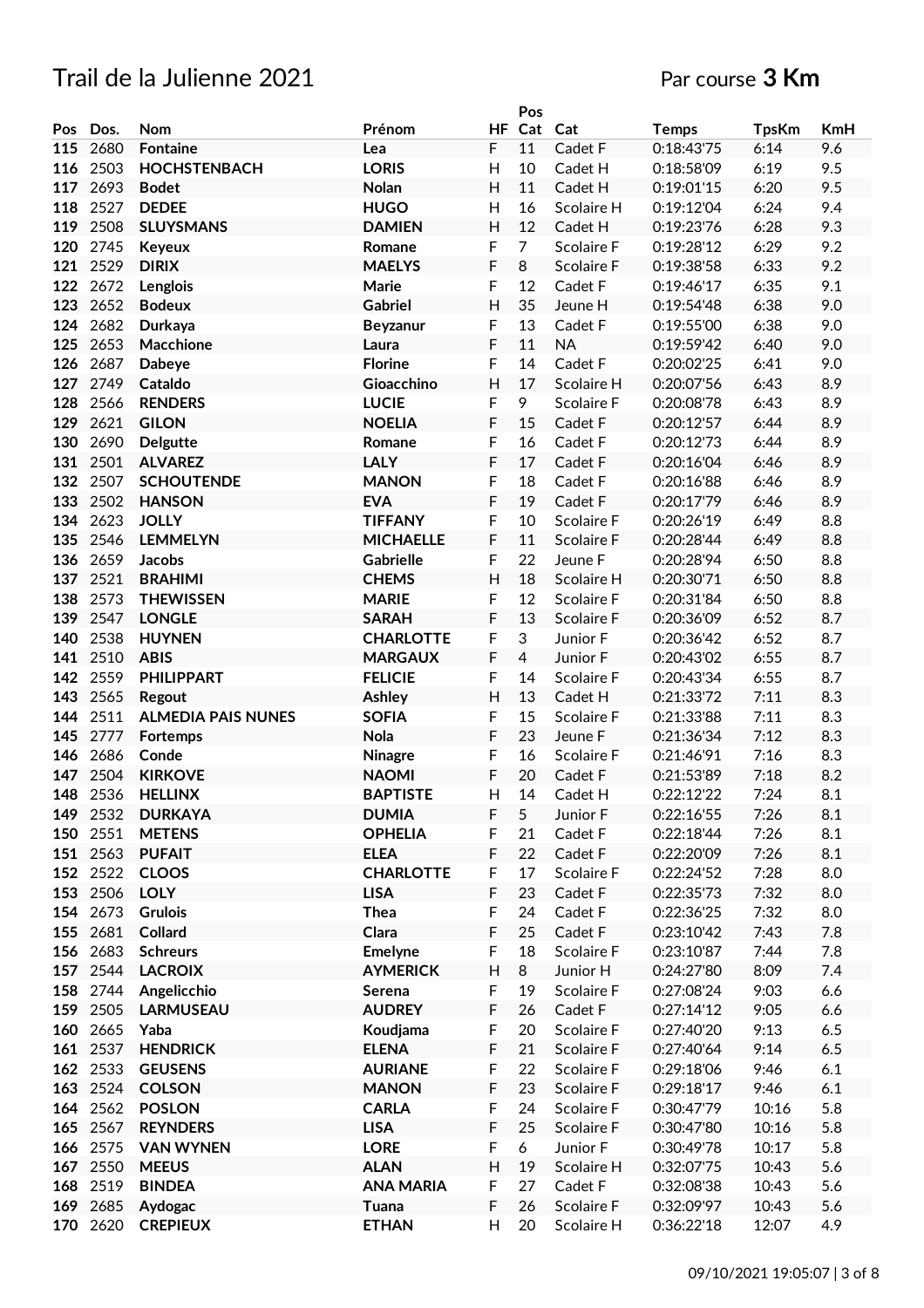## Trail de la Julienne 2021 and the state of the Par course 6 Km

|                  |      |                       |                 |                           | Pos                       |     |              |              |            |
|------------------|------|-----------------------|-----------------|---------------------------|---------------------------|-----|--------------|--------------|------------|
| Pos              | Dos. | Nom                   | Prénom          | <b>HF</b>                 | Cat                       | Cat | <b>Temps</b> | <b>TpsKm</b> | <b>KmH</b> |
| $\mathbf{1}$     | 3020 | <b>PIERRON</b>        | <b>Thomas</b>   | H                         | $\mathbf{1}$              | EsH | 0:24:13'91   | 3:51         | 15.6       |
| $\boldsymbol{2}$ | 3058 | <b>Vlassis</b>        | Laurent         | Н                         | $\mathbf{1}$              | SeH | 0:25:41'89   | 4:05         | 14.7       |
| 3                | 3057 | Vereecken             | Hugo            | H                         | $\overline{2}$            | SeH | 0:25:44'98   | 4:05         | 14.7       |
| 4                | 3015 | <b>MONSEZ</b>         | <b>Bastien</b>  | H                         | $\overline{2}$            | EsH | 0:26:47'50   | 4:15         | 14.1       |
| 5                | 3054 | Hensenne              | Tim             | H                         | $\sqrt{3}$                | EsH | 0:27:07'75   | 4:19         | 13.9       |
| 6                | 3036 | <b>VANDORMAEL</b>     | Marie           | F                         | $\mathbf 1$               | Dam | 0:27:39'31   | 4:23         | 13.7       |
| $\overline{7}$   | 3003 | <b>CRAUWELS</b>       | Louis           | Н                         | 4                         | EsH | 0:27:42'55   | 4:24         | 13.6       |
| 8                | 3016 | <b>MONSEZ</b>         | Lucas           | H                         | 5                         | EsH | 0:27:52'78   | 4:26         | 13.6       |
| 9                | 3032 | <b>VAN GANS</b>       | Younes          | H                         | 6                         | EsH | 0:28:45'76   | 4:34         | 13.1       |
|                  |      |                       |                 |                           | $\overline{7}$            |     |              |              |            |
| 10               | 3056 | Vereecken             | Simon           | $\boldsymbol{\mathsf{H}}$ |                           | EsH | 0:29:02'18   | 4:37         | 13.0       |
| 11               | 3034 | <b>VAN HERPEN</b>     | <b>Tristan</b>  | $\overline{H}$            | 8                         | EsH | 0:29:09'06   | 4:38         | 13.0       |
| 12               | 3059 | Dobbelstein           | William         | H                         | 9                         | EsH | 0:29:14'44   | 4:38         | 12.9       |
| 13               | 3026 | <b>SCOHIER</b>        | Simon           | H                         | 10                        | EsH | 0:29:29'33   | 4:41         | 12.8       |
| 14               | 3028 | <b>SINDIC</b>         | <b>Benoit</b>   | Н                         | $\mathbf{1}$              | Ve1 | 0:30:35'29   | 4:52         | 12.4       |
| 15               | 3017 | <b>MOROVICH</b>       | <b>Nicolas</b>  | H                         | 11                        | EsH | 0:30:57'38   | 4:55         | 12.2       |
| 16               | 3041 | <b>Snoeck</b>         | Manoah          | $\overline{H}$            | 12                        | EsH | 0:31:00'78   | 4:55         | 12.2       |
| 17               | 3008 | <b>HOUBION</b>        | Ludovic         | Н                         | $\overline{2}$            | Ve1 | 0:31:02'52   | 4:56         | 12.2       |
| 18               | 3021 | <b>PROSMANS</b>       | <b>Benjamin</b> | H                         | 13                        | EsH | 0:31:05'02   | 4:56         | 12.2       |
| 19               | 3049 | <b>Nizet</b>          | Karim           | $\overline{\mathsf{H}}$   | 3                         | SeH | 0:31:19'08   | 4:58         | 12.1       |
| 20               | 3031 | <b>VAN GANS</b>       | Alex            | $\overline{H}$            | $\mathbf{1}$              | Ve2 | 0:31:25'67   | 4:59         | 12.0       |
| 21               | 3047 | Vandenbeyvangme       | Adrien          | $\overline{H}$            | $\overline{4}$            | SeH | 0:32:28'76   | 5:10         | 11.6       |
| 22               | 3030 | <b>SOUPLY-PIERARD</b> | Fernand         | H                         | 5                         | SeH | 0:32:33'78   | 5:10         | 11.6       |
| 23               | 3045 | Willem                | <b>Bernard</b>  | H                         | 3                         | Ve1 | 0:32:45'78   | 5:12         | 11.5       |
| 24               | 3029 | <b>SINDIC</b>         | <b>Tymeo</b>    | H                         | 14                        | EsH | 0:33:00'77   | 5:14         | 11.5       |
| 25               | 3093 | <b>Fanielle</b>       | <b>Thomas</b>   | H                         | 15                        | EsH | 0:33:37'47   | 5:20         | 11.2       |
| 26               | 3002 | <b>CLAES</b>          | Mathilde        | F                         | $\overline{2}$            | Dam | 0:34:22'40   | 5:28         | 11.0       |
| 27               | 3042 | Joassart              | <b>Arthur</b>   | H                         | 16                        | EsH | 0:34:47'13   | 5:31         | 10.9       |
| 28               | 3033 | <b>VAN HERPEN</b>     | Cian            | $\overline{H}$            | 17                        | EsH | 0:34:55'75   | 5:32         | 10.8       |
|                  |      |                       |                 | F                         | $\mathbf{1}$              |     |              |              |            |
| 29               | 3072 | Lambot                | <b>Eline</b>    |                           |                           | EsF | 0:34:58'42   | 5:33         | 10.8       |
| 30               | 3071 | Lambot                | Lucie           | F                         | $\overline{2}$            | EsF | 0:35:02'68   | 5:34         | 10.8       |
| 31               | 3022 | <b>QUOILIN</b>        | Vincent         | $\overline{H}$            | 6                         | SeH | 0:35:08'80   | 5:35         | 10.8       |
| 32               | 3064 | Polart                | Clara           | F                         | $\sqrt{3}$                | EsF | 0:35:30'30   | 5:38         | 10.6       |
| 33               | 3070 | <b>Devalet</b>        | <b>Adrien</b>   | $\overline{\mathsf{H}}$   | $\overline{4}$            | Ve1 | 0:35:55'03   | 5:42         | 10.5       |
| 34               | 3007 | <b>Hanssen</b>        | <b>Eloise</b>   | F                         | 4                         | EsF | 0:36:58'11   | 5:52         | 10.2       |
| 35               | 3055 | <b>Toussaint</b>      | Justin          | H                         | $\overline{7}$            | SeH | 0:36:58'42   | 5:52         | 10.2       |
| 36               | 3068 | <b>Killian</b>        | Fomel           | Н                         | 18                        | EsH | 0:37:45'67   | 5:59         | 10.0       |
| 37               | 3062 | Leleux                | Christian       | H                         | 8                         | SeH | 0:37:49'55   | 6:00         | 10.0       |
| 38               | 3067 | Heusschen             | Christine       | F                         | $\mathbf{1}$              | Ai2 | 0:38:14'08   | 6:04         | 9.9        |
| 39               | 3074 | Demonceau             | Isabelle        | F                         | $\overline{2}$            | Ai2 | 0:38:14'19   | 6:04         | 9.9        |
| 40               | 3069 | <b>Bonhomme</b>       | Laura           | F                         | $\sqrt{5}$                | EsF | 0:38:32'59   | 6:07         | 9.8        |
| 41               | 3011 | Lejeune               | Anae            | F                         | $\boldsymbol{6}$          | EsF | 0:38:52'83   | 6:10         | 9.7        |
| 42               | 3076 | Mucci                 | Sandro          | Н                         | 9                         | SeH | 0:38:53'99   | 6:10         | 9.7        |
| 43               | 3024 | <b>RUYMAEKERS</b>     | Geoffrey        | H                         | 10                        | SeH | 0:38:57'77   | 6:11         | 9.7        |
| 44               | 3014 | <b>MOCQUAX</b>        | Claire          | Н                         | 11                        | SeH | 0:39:03'18   | 6:12         | 9.7        |
| 45               | 3050 | Delcour               | <b>Sylvie</b>   | F                         | $\mathbf{1}$              | Ai1 | 0:40:02'99   | 6:22         | 9.4        |
| 46               | 3023 | <b>RIXHON</b>         | Manon           | F                         | $\overline{7}$            | EsF | 0:40:59'41   | 6:31         | 9.2        |
| 47               | 3082 | Preto Lizambri        | <b>Breyda</b>   | F                         | $\, 8$                    | EsF | 0:41:59'37   | 6:40         | 9.0        |
| 48               | 3083 | Preto Lizambri        | Sebastian       | $\mathsf H$               | $\mathfrak s$             | Ve1 | 0:42:15'13   | 6:43         | 8.9        |
| 49               | 3038 | <b>WALLEMACQ</b>      | Anne            | F                         | $\ensuremath{\mathsf{3}}$ | Dam | 0:42:31'91   | 6:45         | 8.9        |
| 50               | 3019 | <b>NIZET</b>          | Pascal          | $\mathsf{H}$              | $\overline{2}$            | Ve2 | 0:42:59'78   | 6:49         | 8.8        |
|                  | 3046 | Granville             | Adrien          | Н                         | 12                        | SeH | 0:43:12'79   | 6:52         | 8.7        |
| 51               |      |                       |                 |                           |                           |     |              |              |            |
| 52               | 3025 | <b>SCIERA</b>         | Virginie        | F                         | $\overline{2}$            | Ai1 | 0:43:27'40   | 6:54         | 8.7        |
| 53               | 3009 | Jaspart               | Cédric          | H                         | 13                        | SeH | 0:44:04'40   | 7:00         | 8.6        |
| 54               | 3073 | Verjans               | Dominique       | H                         | 3                         | Ve2 | 0:44:15'32   | 7:01         | 8.5        |
| 55               | 3001 | <b>BAR</b>            | Raymond         | Н                         | $\overline{4}$            | Ve2 | 0:44:16'46   | 7:02         | 8.5        |
| 56               | 3005 | <b>DURBUY</b>         | Laurence        | F                         | 3                         | Ai1 | 0:44:31'75   | 7:04         | 8.5        |
| 57               | 3081 | Defourny              | Lola            | F                         | 9                         | EsF | 0:44:50'08   | 7:07         | 8.4        |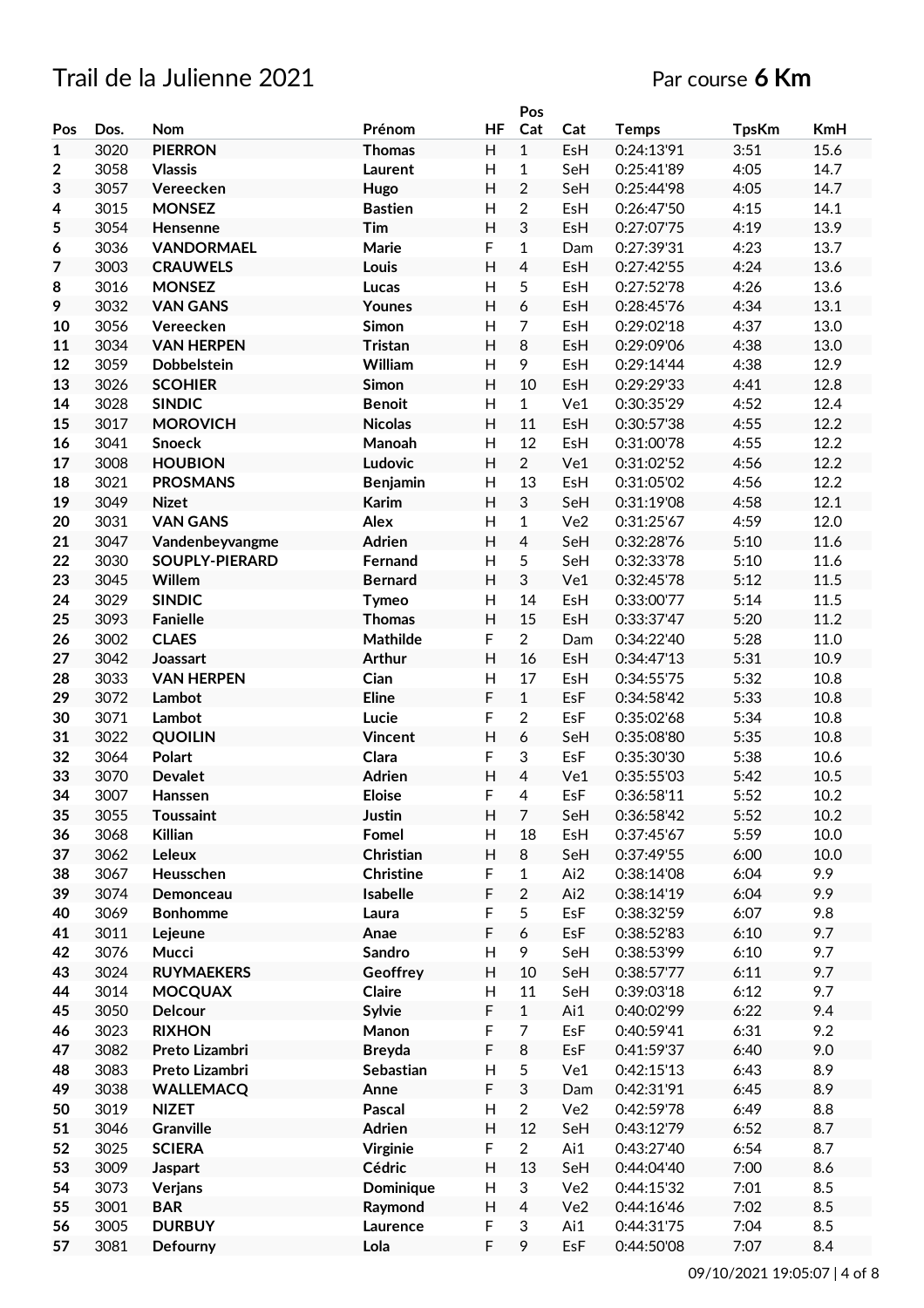#### Par course **6 Km**

|     |      |                   |                 |    | Pos |            |              |              |     |
|-----|------|-------------------|-----------------|----|-----|------------|--------------|--------------|-----|
| Pos | Dos. | <b>Nom</b>        | Prénom          | ΗF | Cat | Cat        | <b>Temps</b> | <b>TpsKm</b> | KmH |
| 58  | 3010 | <b>JASPART</b>    | Olivier         | H. | 6   | Ve1        | 0:44:58'32   | 7:08         | 8.4 |
| 59  | 3040 | <b>Tchulieu</b>   | <b>Rostand</b>  | H  | 5   | Ve2        | 0:44:58'92   | 7:08         | 8.4 |
| 60  | 3065 | Melard            | Michel          | H  | 6   | Ve2        | 0:45:47'18   | 7:16         | 8.3 |
| 61  | 3039 | <b>BIEMAR</b>     | <b>HELENE</b>   | F. | 4   | Dam        | 0:46:00'23   | 7:18         | 8.2 |
| 62  | 3052 | <b>Dicarlo</b>    | Pascal          | H  | 7   | Ve2        | 0:46:03'75   | 7:19         | 8.2 |
| 63  | 3079 | <b>Scalco</b>     | Rudy            | H. | 7   | Ve1        | 0:46:04'61   | 7:19         | 8.2 |
| 64  | 3066 | Racoux            | <b>Daniele</b>  | F  | 3   | Ai2        | 0:46:13'78   | 7:20         | 8.2 |
| 65  | 3051 | <b>Charlier</b>   | Helene          | F. | 5   | Dam        | 0:46:18'38   | 7:21         | 8.2 |
| 66  | 3006 | <b>GILLARD</b>    | Gaelle          | F  | 6   | Dam        | 0:48:02'90   | 7:38         | 7.9 |
| 67  | 3018 | Muolo             | <b>Nathalie</b> | F  | 7   | Dam        | 0:48:22'39   | 7:41         | 7.8 |
| 68  | 3004 | <b>DUBOIS</b>     | Julie           | F  | 8   | Dam        | 0:48:22'81   | 7:41         | 7.8 |
| 69  | 3063 | <b>Herzet</b>     | Sylvie          | F  | 4   | Ai2        | 0:49:00'15   | 7:47         | 7.7 |
| 70  | 3080 | Maenhout          | <b>Aline</b>    | F  | 4   | Ai1        | 0:49:13'15   | 7:49         | 7.7 |
| 71  | 3060 | Roox              | <b>Sabine</b>   | F. | 5   | Ai2        | 0:49:13'59   | 7:49         | 7.7 |
| 72  | 3053 | <b>Seronvalle</b> | <b>Lambert</b>  | H  | 8   | Ve1        | 0:50:01'78   | 7:56         | 7.6 |
| 73  | 3061 | <b>Leleux</b>     | <b>Bastien</b>  | H  | 19  | <b>EsH</b> | 0:55:11'17   | 8:46         | 6.8 |
| 74  | 3075 | Cointin           | Julie           | F  | 9   | <b>Dam</b> | 0:56:19'21   | 8:56         | 6.7 |
| 75  | 3078 | Ntumba Tiki       | Noah            | H  | 20  | EsH        | 1:02:43'74   | 9:58         | 6.0 |
| 76  | 3077 | Ntumba Tiki       | <b>Patrick</b>  | H  | 8   | Ve2        | 1:02:48'81   | 9:58         | 6.0 |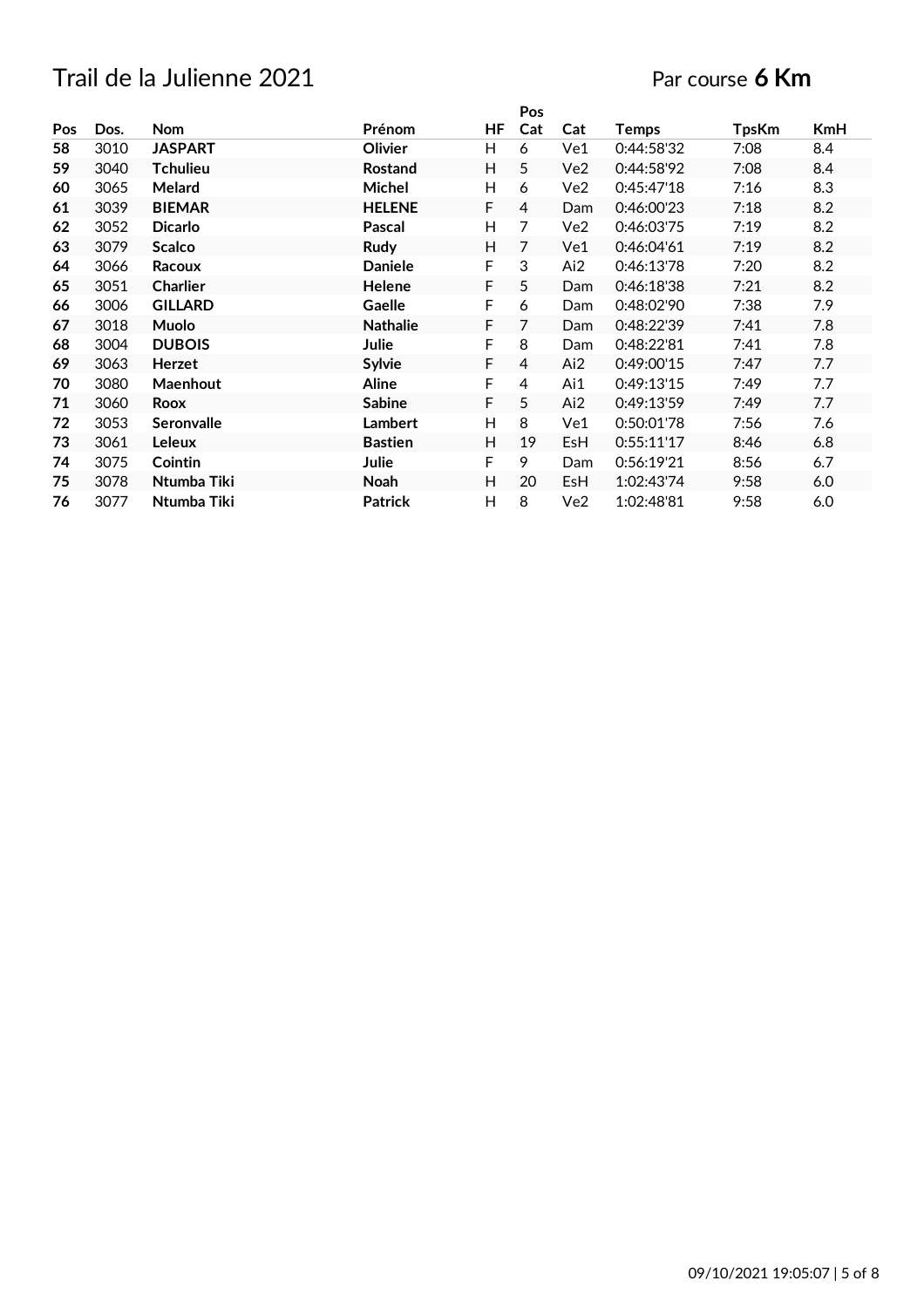#### Trail de la Julienne 2021 **Particular Englisher Course Trail**

|              |      |                           |                       |              | Pos            |                 |              |              |         |
|--------------|------|---------------------------|-----------------------|--------------|----------------|-----------------|--------------|--------------|---------|
| Pos          | Dos. | <b>Nom</b>                | Prénom                | HF           | Cat            | Cat             | <b>Temps</b> | <b>TpsKm</b> | KmH     |
| $\mathbf{1}$ | 4022 | <b>MERTENS</b>            | Julien                | H            | $\mathbf{1}$   | SeH             | 1:08:18'21   | 4:44         | 12.6    |
| 2            | 4001 | <b>ALBERT</b>             | <b>Benoit</b>         | H            | $\overline{2}$ | SeH             | 1:13:11'50   | 5:05         | 11.8    |
| 3            | 4033 | Compere                   | <b>Brice</b>          | H            | $\mathbf{1}$   | Ve1             | 1:14:16'96   | 5:10         | 11.6    |
| 4            | 4026 | <b>PINSART</b>            | <b>Vincent</b>        | Η            | 3              | SeH             | 1:18:35'87   | 5:28         | 11.0    |
| 5            | 4076 | <b>Bruwier</b>            | Jean Paul             | H            | $\overline{2}$ | Ve1             | 1:18:41'54   | 5:28         | 11.0    |
| 6            | 4012 | <b>DESADELEER</b>         | Jean-Francois         | H            | 3              | Ve1             | 1:20:25'42   | 5:35         | 10.7    |
| 7            | 4003 | <b>CALIFICE</b>           | <b>Bertrand</b>       | H            | 4              | SeH             | 1:20:30'44   | 5:35         | 10.7    |
| 8            | 4032 | <b>ULRICI</b>             | <b>Xavier</b>         | $\mathsf{H}$ | 5              | SeH             | 1:22:18'61   | 5:43         | 10.5    |
| 9            | 4034 | <b>Trippaers</b>          | Jerome                | H            | 6              | SeH             | 1:22:21'55   | 5:43         | 10.5    |
| 10           | 4068 | <b>Boonen</b>             | Jean-Michel           | H            | $\overline{4}$ | Ve1             | 1:22:47'43   | 5:45         | 10.4    |
| 11           | 4050 | <b>Canisius</b>           | <b>Pierre-Olivier</b> | H            | 5              | Ve1             | 1:22:51'69   | 5:45         | 10.4    |
| 12           | 4059 | Verdin                    | Frederic              | H            | $\overline{7}$ | SeH             | 1:23:47'93   | 5:49         | 10.3    |
| 13           | 4054 | Minguet                   | <b>Pierres-Yves</b>   | H            | 6              | Ve1             | 1:24:07'06   | 5:50         | 10.3    |
| 14           | 4008 | <b>DARCIS</b>             | Pascal                | H            | 8              | SeH             | 1:27:45'01   | 6:05         | 9.8     |
| 15           | 4015 | <b>DIRICKS</b>            | Michael               | H            | 9              | SeH             | 1:27:53'68   | 6:06         | 9.8     |
| 16           | 4069 | Campione                  | <b>Juliette</b>       | F            | $\mathbf{1}$   | SeF             | 1:28:06'79   | 6:07         | 9.8     |
| 17           | 4017 | <b>Knops</b>              | Jerome                | Н            | 10             | SeH             | 1:28:07'81   | 6:07         | 9.8     |
|              |      |                           | <b>Gilles</b>         |              | 11             |                 |              |              |         |
| 18           | 4052 | <b>Benoit</b>             |                       | $\mathsf{H}$ |                | SeH             | 1:29:01'04   | 6:11         | 9.7     |
| 19           | 4079 | Ruwet                     | Arnaud                | H            | 12             | SeH             | 1:29:33'37   | 6:13         | 9.6     |
| 20           | 4042 | <b>Bevalot</b>            | Claude                | H            | $\overline{7}$ | Ve1             | 1:29:46'69   | 6:14         | 9.6     |
| 21           | 4035 | Langerome                 | <b>Bernard</b>        | H            | $\mathbf{1}$   | Ve2             | 1:29:57'14   | 6:15         | 9.6     |
| 22           | 4045 | Heusschen                 | Dominique             | H            | $\overline{2}$ | Ve <sub>2</sub> | 1:30:31'72   | 6:17         | 9.5     |
| 23           | 4043 | <b>Bourse</b>             | <b>Aurelien</b>       | Η            | 13             | SeH             | 1:30:45'87   | 6:18         | 9.5     |
| 24           | 4023 | <b>Niessen</b>            | Kevin                 | H            | 14             | SeH             | 1:31:06'35   | 6:20         | 9.5     |
| 25           | 4027 | <b>POLMANS</b>            | R�ginald              | H            | 15             | SeH             | 1:31:11'15   | 6:20         | 9.5     |
| 26           | 4072 | Wuidar                    | Sarah                 | F            | $\overline{2}$ | SeF             | 1:31:28'58   | 6:21         | 9.4     |
| 27           | 4011 | <b>DELMOTTE</b>           | Pascal                | Н            | 8              | Ve1             | 1:32:11'52   | 6:24         | 9.4     |
| 28           | 4064 | Thoen                     | Jean-Michel           | $\mathsf{H}$ | 16             | SeH             | 1:32:16'67   | 6:25         | 9.4     |
| 29           | 4062 | Locht                     | <b>Pierre</b>         | H            | 17             | SeH             | 1:32:16'88   | 6:25         | 9.4     |
| 30           | 4063 | Canjak                    | Raphael               | H            | 9              | Ve1             | 1:32:18'54   | 6:25         | 9.4     |
| 31           | 4060 | <b>Dessart</b>            | Kevin                 | H            | 18             | SeH             | 1:32:22'20   | 6:25         | 9.4     |
| 32           | 4016 | <b>FORTEMPS</b>           | Jimmy                 | H            | 19             | SeH             | 1:32:37'71   | 6:26         | 9.3     |
| 33           | 4053 | Renauld                   | Michel                | H            | 20             | SeH             | 1:34:10'78   | 6:32         | 9.2     |
| 34           | 4073 | Ghafghaf                  | Mehdi Karim           | н            | 21             | SeH             | 1:36:04'24   | 6:40         | 9.0     |
| 35           | 4039 | Haeken                    | <b>Francis</b>        | H            | 22             | SeH             | 1:38:07'90   | 6:49         | 8.8     |
| 36           | 4020 | <b>LEPIEMME</b>           | <b>Caroline</b>       | F            | 3              | SeF             | 1:39:14'32   | 6:53         | 8.7     |
| 37           | 4066 | Lenart                    | Stephane              | H            | 23             | SeH             | 1:41:25'92   | 7:02         | 8.5     |
| 38           | 4058 | Douin                     | Serge                 | Н            | 3              | Ve <sub>2</sub> | 1:41:38'74   | 7:04         | 8.5     |
| 39           | 4010 | <b>DECRESSON</b>          | Renaud                | Н            | 24             | SeH             | 1:41:49'86   | 7:04         | 8.5     |
| 40           | 4013 | <b>DICKBURT VELAZQUEZ</b> | <b>Charles</b>        | H            | 25             | SeH             | 1:42:04'39   | 7:05         | 8.5     |
| 41           | 4049 | Schreiber                 | X                     | H            | 26             | SeH             | 1:42:42'48   | 7:08         | 8.4     |
| 42           | 4037 | <b>Brauns</b>             | Fabian                | Н            | 10             | Ve1             | 1:43:56'70   | 7:13         | 8.3     |
| 43           | 4056 | Foret                     | Michael               | H            | 27             | SeH             | 1:44:16'93   | 7:14         | 8.3     |
| 44           | 4029 | <b>SCATTONE</b>           | Gregory               | Н            | 28             | SeH             | 1:44:26'69   | 7:15         | 8.3     |
| 45           | 4018 | <b>KUPPER</b>             | Roland                | H            | 29             | SeH             | 1:44:43'55   | 7:16         | 8.3     |
| 46           | 4014 | <b>DIERENS</b>            | Dennis                | H            | 11             | Ve1             | 1:44:46'88   | 7:17         | 8.2     |
| 47           | 4038 | Michel                    | Jean-Marc             | H            | $\overline{4}$ | Ve <sub>2</sub> | 1:44:52'70   | 7:17         | 8.2     |
| 48           | 4019 | <b>LENART</b>             | <b>Benoit</b>         | Н            | 12             | Ve1             | 1:44:56'88   | 7:17         | 8.2     |
| 49           | 4025 | <b>PARTOUNS</b>           | <b>Francois</b>       | H            | 30             | SeH             | 1:45:00'44   | 7:17         | 8.2     |
| 50           | 4044 | Josse                     | <b>Noel</b>           | H            | 5              | Ve <sub>2</sub> | 1:45:20'03   | 7:19         | 8.2     |
| 51           | 4061 | Cornet                    | <b>Patrick</b>        | H            | 6              | Ve <sub>2</sub> | 1:45:30'02   | 7:20         | 8.2     |
| 52           | 4009 | De Harlez                 | Amelie                | F            | 4              | SeF             | 1:45:38'46   | 7:20         | 8.2     |
|              |      |                           |                       |              |                |                 |              |              |         |
| 53           | 4041 | Fumarola                  | <b>Fabrice</b>        | H            | 13<br>5        | Ve1             | 1:45:46'55   | 7:21         | 8.2     |
| 54           | 4031 | <b>TOFFOLI</b>            | Nancy                 | F            |                | SeF             | 1:46:46'61   | 7:25         | 8.1     |
| 55           | 4047 | Keyser                    | Christian             | H            | $\overline{7}$ | Ve <sub>2</sub> | 1:47:35'66   | 7:28         | $8.0\,$ |
| 56           | 4078 | Waucomont                 | <b>Benoit</b>         | Н            | 31             | SeH             | 1:51:03'76   | 7:43         | 7.8     |
| 57           | 4057 | <b>Thomas</b>             | <b>Xavier</b>         | H            | 14             | Ve1             | 1:51:04'61   | 7:43         | 7.8     |